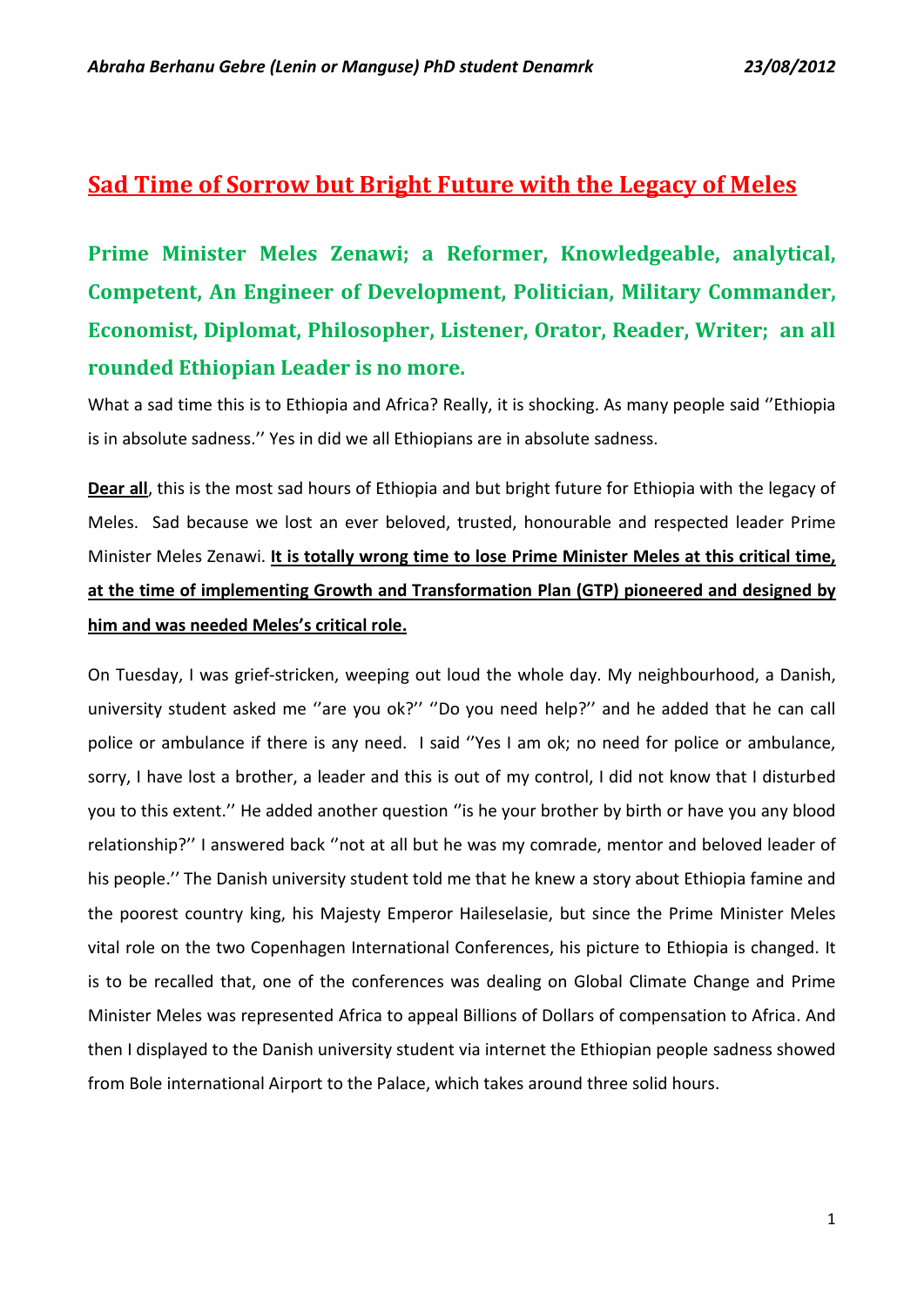He honestly told me that, this is his first experience that thousands of hopeful people, most of them were young, to over through poverty cried for their political leader as if he was their relative or very close family member. He also expressed his amazement and said that ''how a crowd of people showed this type of respect and love for a leader of an African poor country?'' Lastly he promised to visit Ethiopia, her people and the achievements of the leader and the country at large. He also expressed his condolences and wished the beloved leader's body to rest in peace.

Meles passed away left us behind with his strategically lined vision, clear path of development and huge responsibilities. **He was one of the most precious gifts of the Millennium**, to the peoples of Ethiopia, Africa and to the rest of the world at large. Meles did his best. **On my point of view his indispensable and restless 38 years of service to the Ethiopian people shall be considered as 57 years of services, 38 years multiplied by 1.5 simple calculations. To his capacity fruit full and no waste of time, even a single hour; therefore for me Meles is passed away at the age of 76. He used his time effectively and efficiently more than anybody else.** We shall be very strong, responsible, dedicated and committed enough now, more than ever, to mark our permanent successes, aims and Meles's vision irreversible.

Let's defeat the very pain of this sad time by working hard with competence and full of responsibility and accountability to make real the Development and Democracy change agenda and to make poverty a history via five year Growth and Transformation Plan and other future Growth and Transformation Plans, the very dream of Meles.

**Ethiopian people, as they showed, remains united to fulfil the vision of our beloved leader Meles and our country at large. The sadness exhibited and promises entered by Ethiopian people, especially by the young Ethiopians, in the last couple of days throughout the country (still it is continuing with high passion) as well as from Bole to the Palace on the arrival of Meles body at the Airport are proof enough with clear message to all of us; to friends as well as to enemies of Ethiopia internally and externally.** 

But, to be honest I did not expect that Meles is loved and respected and has place in heart of all Ethiopians, especially in heart of young Ethiopians to this extent. Meles, his accomplishments and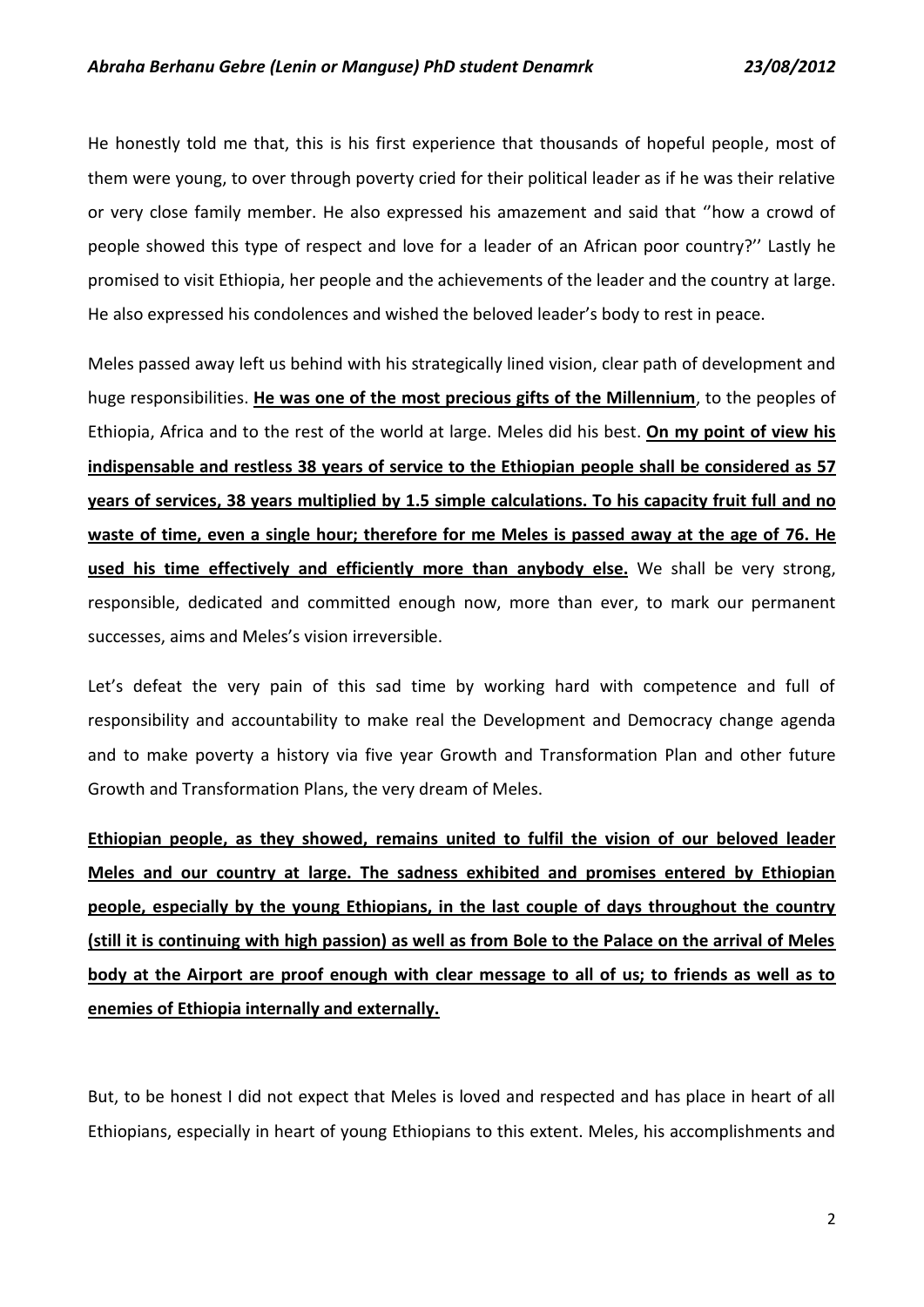his vision are already championed by Ethiopians. I am praying to my comrades/leaders of the country to get this type of love and respect from their people and the international community.

I hope the current leaders of the country will secure love and respect from the Ethiopian and African people and the international community at large; if they keep their promise, if they serve our country with the very interest of her people, if they fight corruption to the best and maximum level of their knowledge and effort, if they are committed for bringing good governance and high quality of leadership, if they promote and protect justice, all in all if they make their firm, smooth and swift move without compromising the quality of the on-going democracy and development change agenda.

I believe in the almighty my lord God/Allah, the only perfect one. Meles was a human being and I could not blindly walk to argue he was the perfect one. Therefore, it is natural that Meles and his leadership exercise some wrong doings. Meles was one of the best leaders in Ethiopia as well as in Africa history. **I could also confidently argue that in history of politics and leadership, Meles was also an extraordinary and one of the best thinker, reformist, action oriented and influential leaders of our world.** 

However, it is impossible to deny the gap that will be created in the absence of Meles, but as our history has witnessed; we, members and the leadership of EPRDF, Government and the people of Ethiopia at large have the potential and competence to bridge the gap in time without any significant damage**. As far as my knowledge concerned Government/ EPRDF current leadership has the capability and the competence to sustain the progress of our country's Democracy and Development change agenda.**

In addition to this EPRDF is very strong political organization and well equipped with potential dedicated young scholar members and supporters who have strong political background as well as commitment and competence to play their leading role on democracy and development change agenda of the country, securing regional stability and security, as well as on various African issues at large. **I hope the current Government/ EPRDF leadership will not allow failure, but utilize rightly this opportunity, strength, potential and resources of EPRDF and the country at large for the utmost success; at present, more than ever, more than before.**